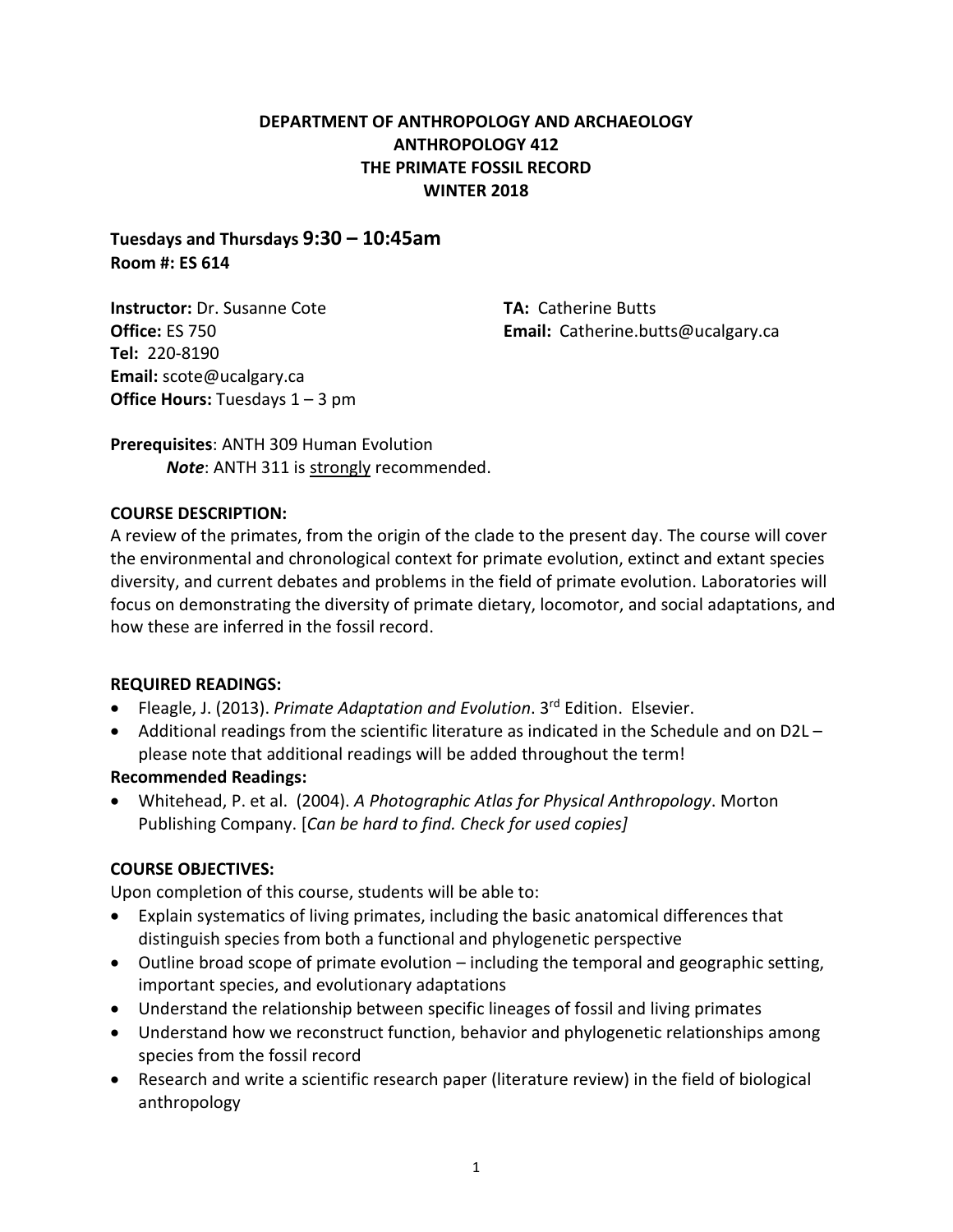## **COURSE REQUIREMENTS AND GRADING:**

Six In-class Lab Assignments – 15% Midterm Exam – 20% Final Exam – 25%

Research Paper – 40%

- 5% Proposal
- 10% Peer Review
- 25% Final Paper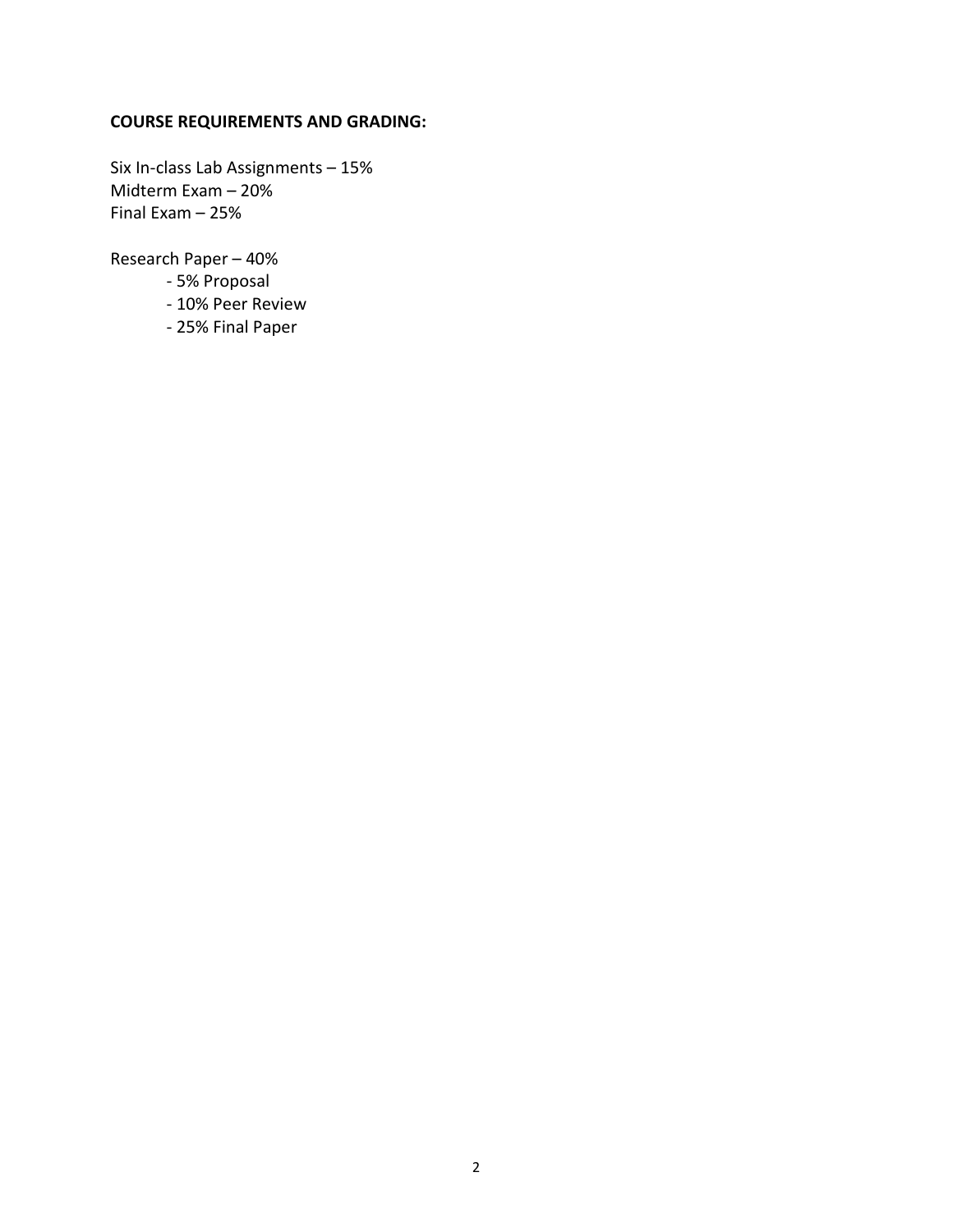### *Lab Assignments – 15%*

Six (6) **mandatory in-class** laboratory assignments throughout the semester (see Class Schedule). Each assignment will be worth 2.5% of your final grade. The purpose of the labs is to give students the opportunity to examine fossils and fossil casts first hand and learn how paleontologists study fossil remains. All work needed to successfully complete the lab assignment will be done **in class**.

## *Mid-term Examination – 20% - March 6th in class*

This exam will cover lectures, laboratories, and readings assigned since the beginning of term through February 25<sup>th</sup> (inclusive). The format will include a mixture of different types of short answer questions, medium answer questions, and an essay.

### *Scientific Research Paper – 40%*

This is a four-part assignment in which you will write a scientific research paper on a topic of your choice. A detailed handout will be provided the second week of class. Proposals are due **February 27th in class (5%)**. A complete draft of your paper is due **March 27th**. I will assign your paper to another student in the class (anonymously) and give you another student's paper to review. Peer reviews are due **April 5th (10%)**. Final papers are due by **noon on April 16th (25%)**. Drafts, peer reviews, and final papers will be graded according to a rubric that will be circulated ahead of time. Grammar, spelling, and proper referencing style will count towards your grade.

## *Final Examination – 25% - Registrar scheduled (April 16 - 26th 2018)*

The final examination will cover ALL lectures, laboratories, and assigned readings for the term. The format will be the same as the midterm examination and will include a mixture of different types of short answer questions, medium answer questions, and an essay.

## **Department of Anthropology and Archaeology Grading Scheme:**

| A+   | 100-94.9%  | B 79.8-74.9%        | $C = 62.8 - 58.9\%$ |
|------|------------|---------------------|---------------------|
| A    | 94.8-89.9% | B- 74.8-70.9%       | $D+ 58.8 - 54.9%$   |
| A-   | 89.8-84.9% | $C+ 70.8-66.9%$     | 54.8-49.9%          |
| $B+$ | 84.8-79.9% | $C = 66.8 - 62.9\%$ | 49.8% and less      |

### **COURSE POLICIES**

### *Classroom behavior and attendance:*

• The most important thing is to be respectful and supportive of other students. Please turn your cell phone and any other electronic devices. You may use a laptop to take notes, but please sit in the back or along the sides so as to not disturb other students. Please only use your laptops to take notes, and remember that instructors can often tell when you are watching videos, looking at Facebook etc.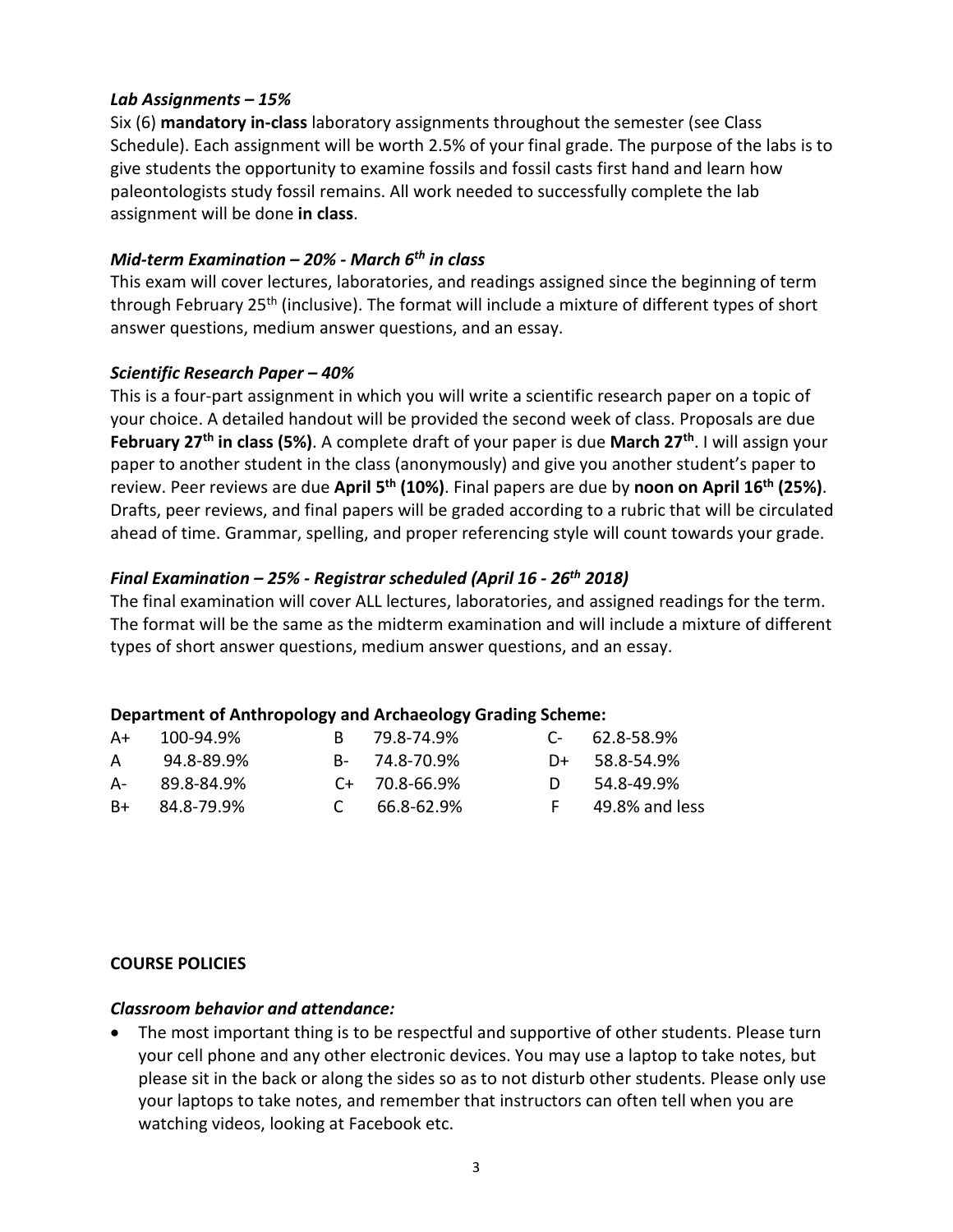- It is in your own best interest to attend all classes. You are responsible for taking your own notes, or for obtaining notes from a classmate if you have to miss a class for unavoidable reasons. You will not be successful in this class if you do not regularly attend lectures!
- Lecture slides will be posted AFTER class, not before. You should come to class prepared to take notes. Please note that reading the lectures slides alone will NOT be sufficient to get a good grade in this class. All material from lectures is testable, and lecture slides will not have everything you need to know.

## *Labs:*

- Most importantly, you must **DOWNLOAD AND PRINT EACH LAB ASSIGNMENT FROM D2L**  and bring it with you to class. Otherwise you won't be able to complete the assignment!
- Students are encouraged to work in groups for the lab exercises and to seek help and advice from Dr. Cote and the TA as often as needed.
- All work necessary to complete the lab exercises will be done IN CLASS. There will be no 'homework' from labs and you will submit your lab exercises at the end of class.
- Labs are **MANDATORY** and may only be missed in the case of serious illness or personal emergency (same rules as for exams). You must contact the TA as soon as possible (preferably before class) if you need to miss lab.
- The only opportunity to make-up missed laboratory exercises will be at the end of term after the last day of classes.

# *Exam and Grading Policies:*

- Missed exams automatically receive a score of zero. In the event of an emergency or illness, the Anthropology main office (403-220-6516) or the instructor MUST be notified BEFORE the exam, and documentation (e.g. signed Physician's Statement) must be provided. Make up exams may be in any format (including oral examination); performance on make-up exams is often poorer.
- Exams grades will be posted on D2L as quickly as possible. Midterms will be returned to students, but final exams will not. If you wish to see your final exam, please make an appointment.
- All assignments are due AT THE BEGINNING OF CLASS on the day indicated in this course outline. Late assignments are penalized 5% per day (calendar day, not business day), except for term paper drafts and peer reviews, which are penalized at 20% per day to ensure fairness to all students.
- If you have questions about the grading of your exam or assignment, please see Dr. Cote as soon as possible. After consultation with the teaching staff, you may dispute a grade that you have received by submitting a written statement within two weeks of receiving the grade.

# *Communication Guidelines:*

- The best place to ask questions is IN CLASS or during office hours. This is a small class, so take advantage of that and speak with your instructor and TA in person!
- Questions during lectures are welcome, so please just raise your hand. If something doesn't make sense to you, it probably didn't make sense to other students either!
- I always prefer to talk IN PERSON with students whenever possible. I will answer questions over email, however due to the volume of emails I receive I cannot commit to answering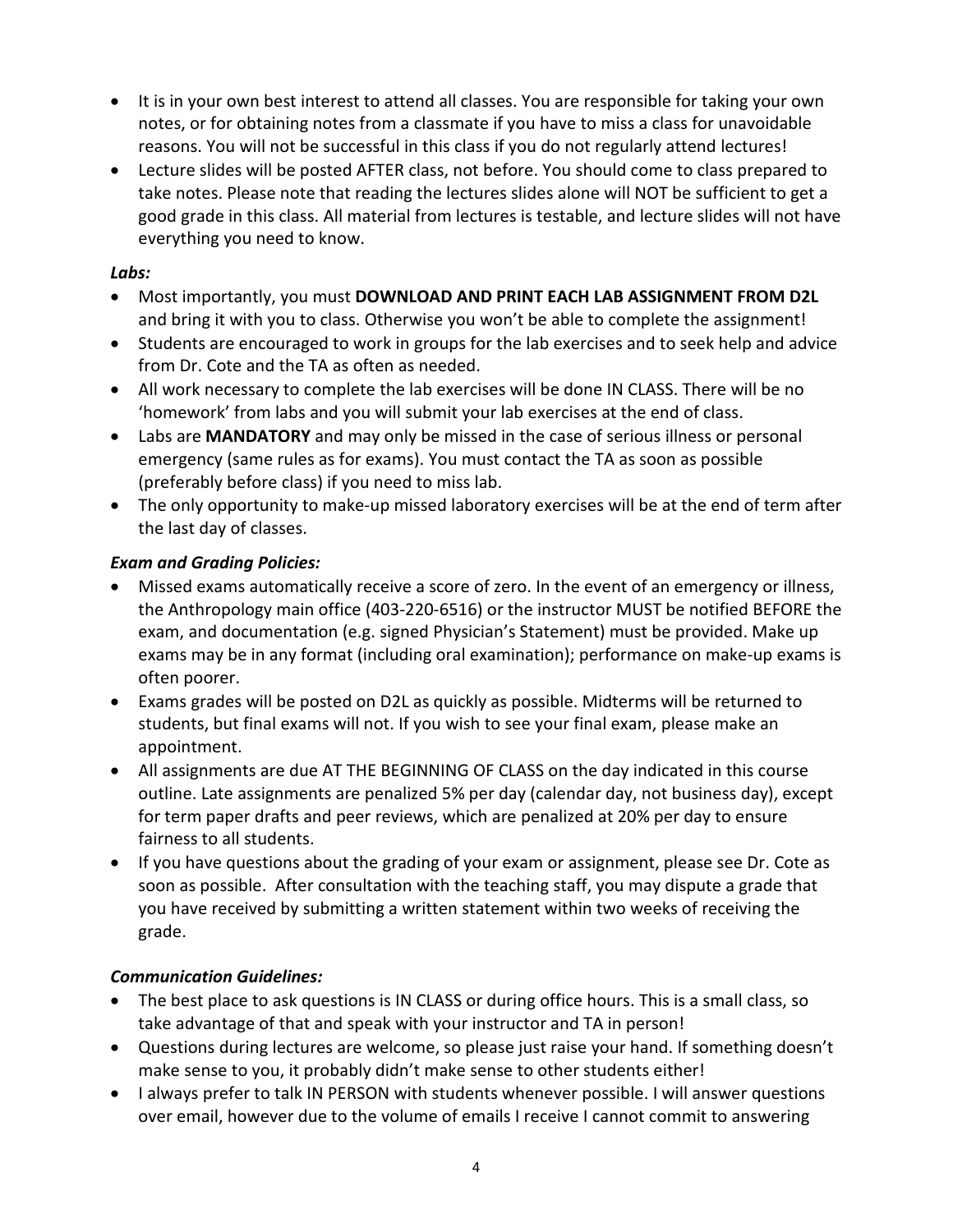email questions immediately. It may take up to 2 business days (48 hours), so do not send questions last minute.

- I reserve the right to share questions and answers transmitted over email on D2L or in class if the answers are pertinent to everyone in the class. This saves time, and ensures that all students have access to the same information as they prepare for assignments and exams.
- Before emailing a question, please make sure that it hasn't already been addressed in the course outline, assignment handouts, or on D2L!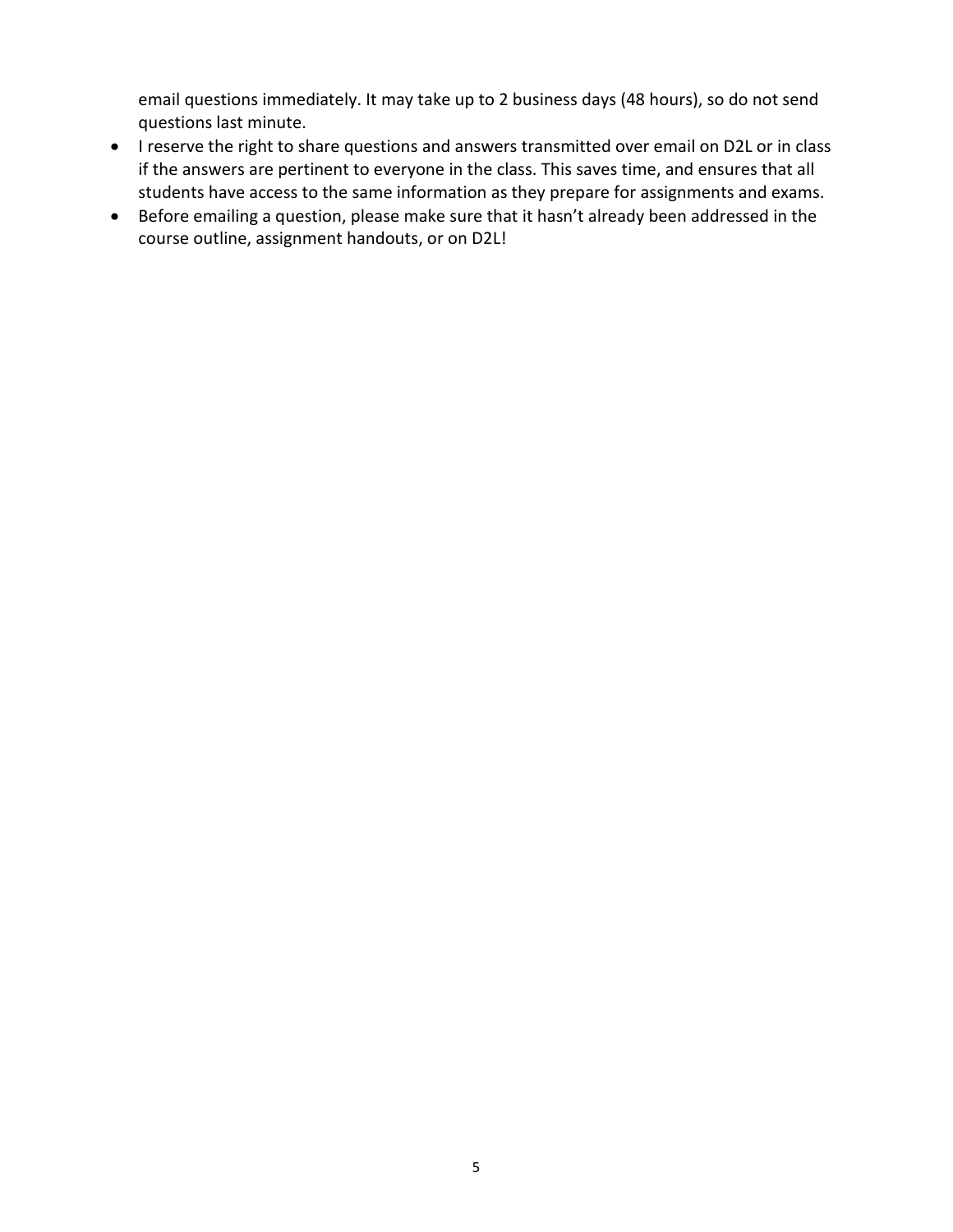#### **CLASS SCHEDULE:**

# \*\*Please note that lecture topics and readings are subject to change\*\* \*\*Additional readings from the scientific literature will be added throughout the term\*\*

| <b>Date</b> | <b>Topics</b>                                      | <b>Readings</b>        |  |
|-------------|----------------------------------------------------|------------------------|--|
| January 9   | Course Introduction;                               | Chapters 1 and 10      |  |
|             | The Fossil Record and Timing of Primate Evolution  |                        |  |
| January 11  | What is a Primate?                                 | Chapters 2 and 9       |  |
|             | <b>Primate Relationships</b>                       | Kirk 2013, Gebo 2013   |  |
| January 16  | Primate Origins - Historical Perspectives          | Chapter 11             |  |
| January 18  | Lab #1: Primate Taxonomy, Phylogeny, and Anatomy   |                        |  |
| January 23  | <b>Paleocene Primates</b>                          | <b>Silcox 2014</b>     |  |
| January 25  | Adapoids                                           | Chapter 12             |  |
| January 30  | Omomyoids                                          |                        |  |
| February 1  | Lab #2: Early Fossil Primates                      |                        |  |
| February 6  | <b>Fossil Prosimians</b>                           | <b>Yoder 1997</b>      |  |
| February 8  | Subfossil Lemurs                                   | Chapter 4              |  |
| February 13 | Early Anthropoids - Eocene                         | Chapter 13             |  |
| February 15 | Lab #3: Early Fossil Primates II                   |                        |  |
| February 20 | <b>NO CLASS - READING BREAK</b>                    |                        |  |
| February 22 | <b>NO CLASS - READING BREAK</b>                    |                        |  |
| February 27 | Early Anthropoids - Oligocene                      |                        |  |
|             | <b>Term Paper Proposals Due</b>                    |                        |  |
| March 1     | Anthropoid Adaptations and Phylogeny               |                        |  |
| March 6     | <b>Midterm Examination</b>                         |                        |  |
| March 8     | Lab #4: Fayum Anthropoids                          |                        |  |
| March 13    | <b>Fossil Platyrrhines</b>                         | Chapter 14             |  |
| March 15    | Fossil Playtyrrhines - Getting to the New World    | Houle 1999             |  |
| March 20    | Oligocene and earliest Miocene Catarrhines         | Chapter 15             |  |
| March 22    | Lab #5: Platyrrhines and Early Catarrhines         |                        |  |
| March 27    | <b>Early Miocene Catarrhines</b>                   | MacLatchy et al., 2015 |  |
|             | <b>Term Paper Drafts Due</b>                       |                        |  |
| March 29    | Middle Miocene Catarrhines                         | Begun et al., 2012     |  |
| April 3     | Late Miocene Apes and Monkeys                      | Chapter 16             |  |
| April 5     | Lab #6: Miocene Catarrhines and OWM                |                        |  |
|             | <b>Peer Reviews Due</b>                            |                        |  |
| April 10    | Plio-Pleistocene Cercopithecoidea                  |                        |  |
| April 12    | Synthesis and Wrap-Up                              | Chapter 18             |  |
| <b>TBA</b>  | Lab Review: Self-directed review of lab materials; |                        |  |
|             | <b>Make-Up Labs</b>                                |                        |  |
| April 16    | Final Term Papers Due (Noon. Yellow Box @ ES620)   |                        |  |
| April 16-26 | Final Exam (to be scheduled by the Registrar)      |                        |  |

\*Chapters 3, 5, 6, and 7 should be largely review from previous coursework, but may be helpful to students.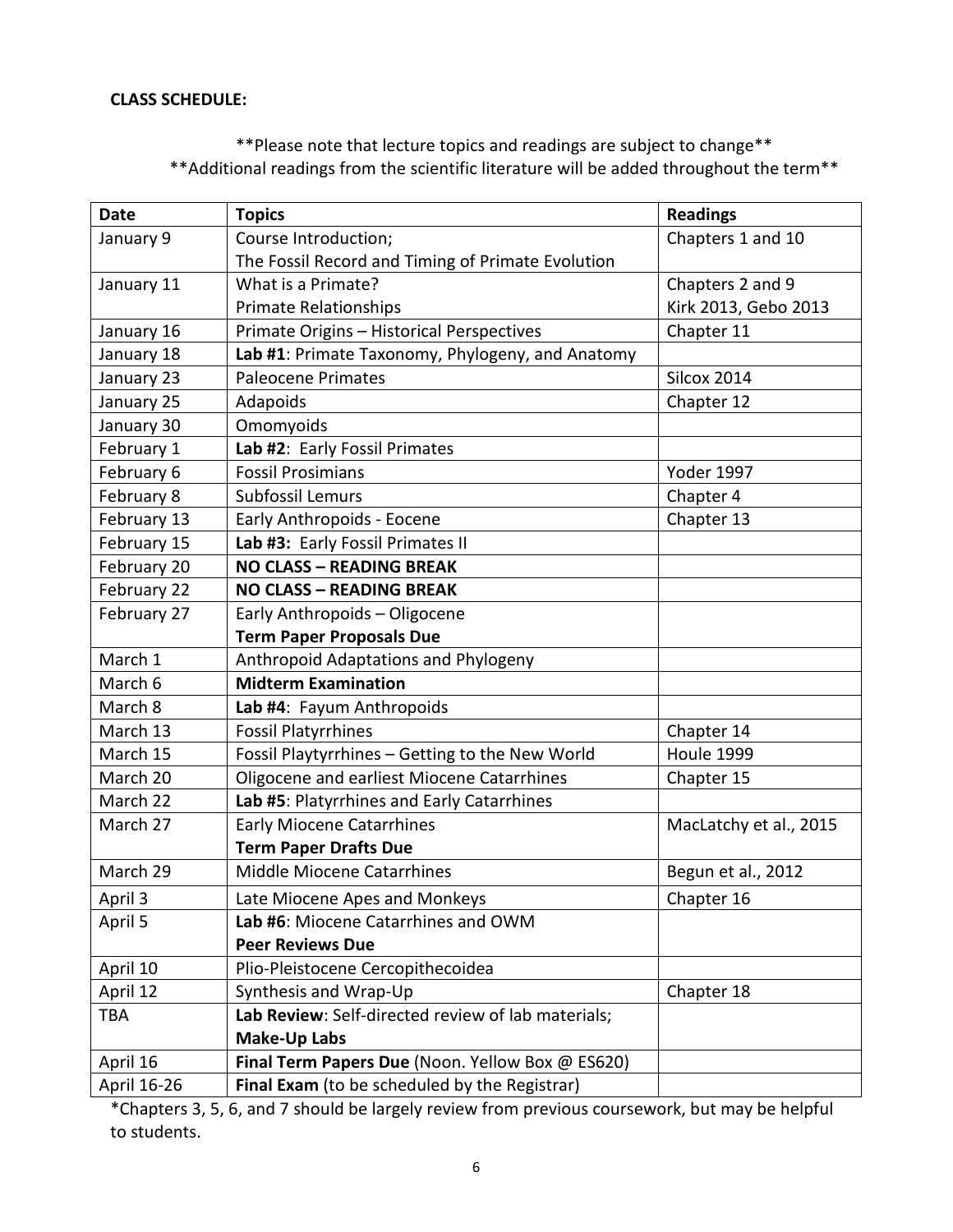### **PLAGIARISM AND CHEATING**

Plagiarism: "to steal and pass off the ideas or words of another as one's own" (Webster's). Plagiarism will not be tolerated and will automatically result in a failing grade for the submission. Any student caught plagiarizing will also be subject to additional University sanctions. Students are expected to be familiar with the Department of Anthropology and Archaeology's policy on intellectual honesty

### **DEFERRED EXAMS:**

A student who is absent from a test for legitimate reasons must discuss an alternative course of action with the instructor. The instructor at their discretion may transfer the percentage weight for the test to the final examination, if there is a final examination in the course, set another test, etc. An instructor will normally make this decision on the basis of verbal information provided by the student. In the event that an instructor feels that they cannot judge the veracity of the information provided, Students must be aware that they are responsible for payment of any charge associated with the medical assessment and documentation as this service falls outside the realm of services provided by the Provincial Health Care Plan. Deferral of the registrar scheduled final exam requires Registrar approval.

## **ACADEMIC ACCOMMODATIONS**

<http://www.ucalgary.ca/access/accommodations/policy>

Students needing an Accommodation because of a Disability or medical condition should communicate this need to Student Accessibility Services in accordance with the Procedure for Accommodations for Students with Disabilities.

Students needing an Accommodation based on a Protected Ground other than Disability, should communicate this need, preferably in writing, to the instructor of this course.

### **ACADEMIC INTEGRITY**

Academic integrity is essential to the pursuit of learning and scholarship in a university, and to ensuring that a degree from the University of Calgary is a strong signal of each student's individual academic achievements. As a result, the University treats cases of cheating and plagiarism very seriously. Non-academic integrity also constitutes an important component of this program.

For detailed information on what constitutes academic and non-academic misconduct, please refer to the following link: http://www.ucalgary.ca/pubs/calendar/current/k-2-1.html

All suspected cases of academic and non-academic misconduct will be investigated following procedures outlined in the University Calendar. If you have questions or concerns about what constitutes appropriate academic behavior or appropriate research and citation methods, you are expected to seek out additional information on academic integrity from your instructor or from other institutional resources.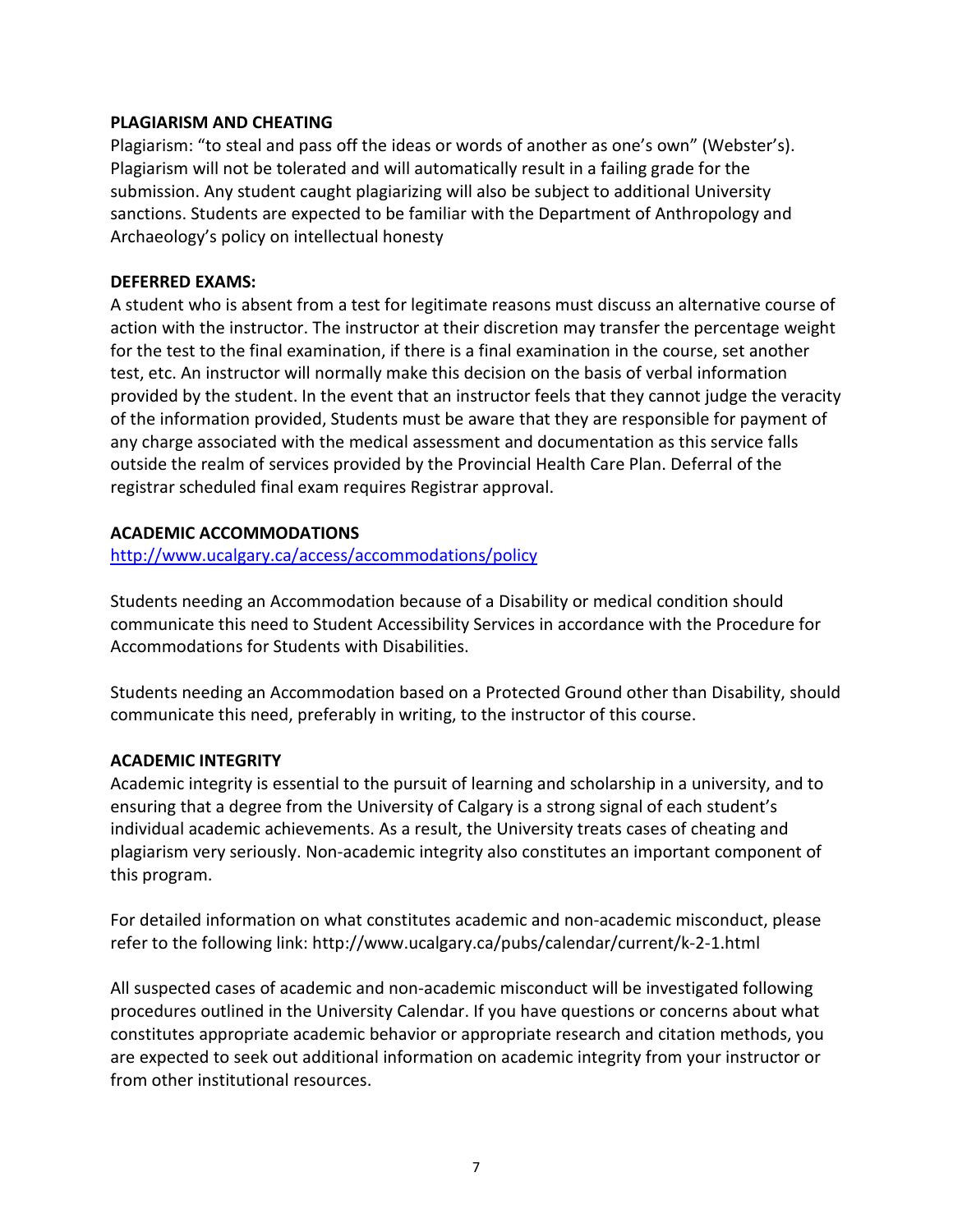Where there is a criminal act involved in plagiarism, cheating or other academic misconduct, e.g., theft (taking another student's paper from their possession, or from the possession of a faculty member without permission), breaking and entering (forcibly entering an office to gain access to papers, grades or records), forgery, personation and conspiracy (impersonating another student by agreement and writing their paper) and other such offences under the Criminal Code of Canada, the University may take legal advice on the appropriate response and, where appropriate, refer the matter to the police, in addition to or in substitution for any action taken under these regulations by the University

## **TEACHING EVALUATIONS / USRIS** (Universal Student Ratings of Instruction)

At the University of Calgary, feedback provided by students through the Universal Student Ratings of Instruction (USRI) survey provides valuable information to help with evaluating instruction, enhancing learning and teaching, and selecting courses. Your responses make a difference, please participate! Website: http://www.ucalgary.ca/usri/

## Writing Across the Curriculum

Writing skills are not exclusive to English courses and, in fact, should cross all disciplines. The University supports the belief that throughout their University careers, students should be taught how to write well so that when they graduate their writing abilities will be far above the minimal standards required at entrance. Consistent with this belief, students are expected to do a substantial amount of writing in their University courses and, where appropriate, members of faculty can and should use writing and the grading thereof as a factor in the evaluation of student work. The services provided by the Writing Support, part of the Student Success Centre, can be utilized by all undergraduate and graduate students who feel they require further assistance

**Emergency Evacuation Assembly Points**: In the event of an emergency that requires evacuation, please refer to the following link to become familiar with the assembly points for the class: http://www.ucalgary.ca/emergencyplan/assemblypoints

## **Freedom of Information and Protection of Privacy Act**

The University of Calgary is committed to protecting the privacy of individuals who work and study at the University or who otherwise interact with the University in accordance with the standards set out in the Freedom of Information and Protection of Privacy Act. Please refer to the following link for detailed information: http://www.ucalgary.ca/legalservices/foip The Department of Anthropology and Archaeology's FOIP (Freedom of Information and Privacy) policy requires all reports/examinations to be returned to students during class time or the instructor's office hours. Any term work not picked up will be placed in the Anthropology and Archaeology Office (ES620) for distribution. Any student not wishing to have their work placed in the office must make alternative arrangements with the course instructor early in the term.

**Safewalk Information:** Campus Security, in partnership with the Students' Union, provides the Safewalk service, 24 hours a day to any location on Campus including the LRT, parking lots, bus zones and University residences. Contact Campus Security at (403) 220-5333 or use a help